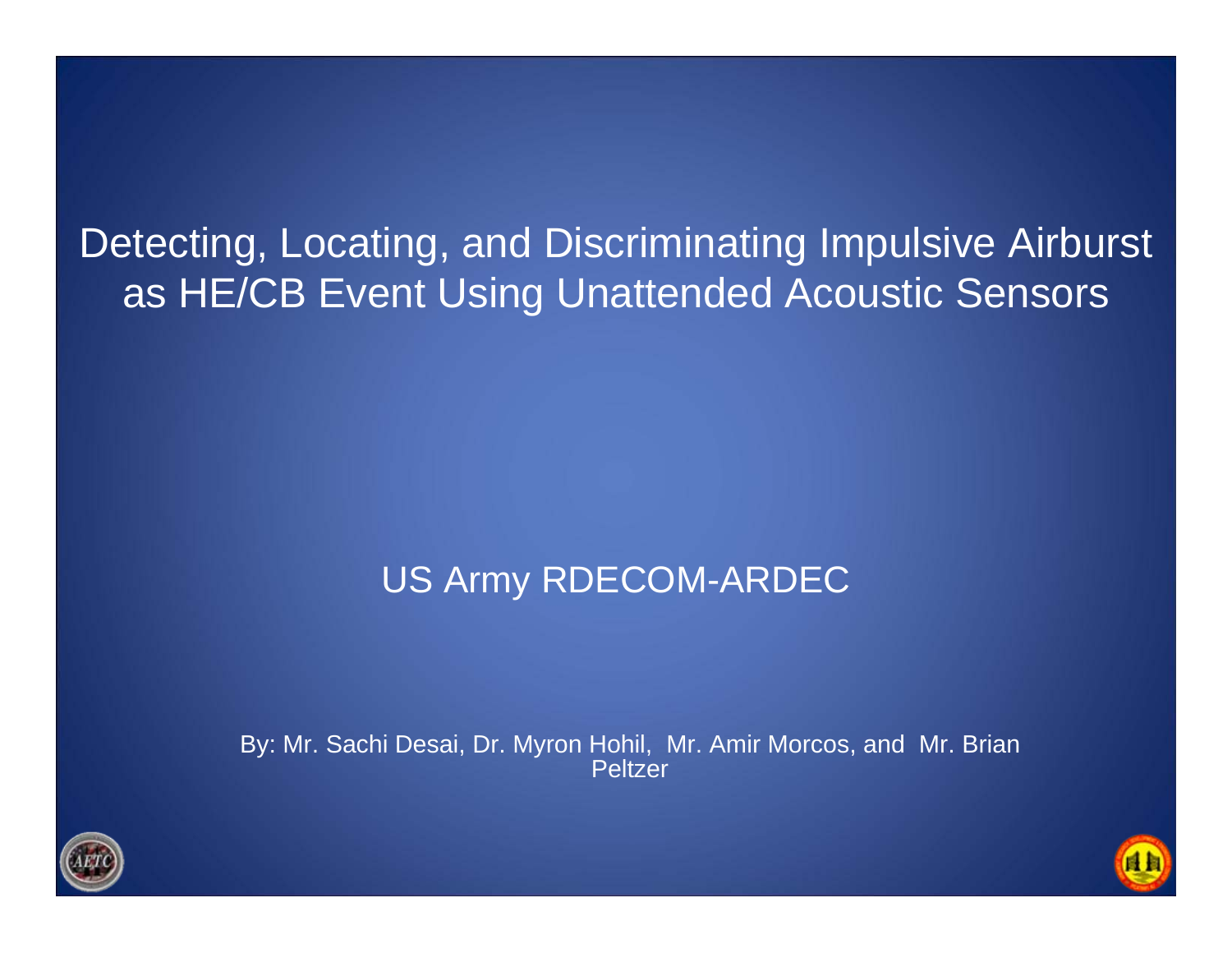### Relevance to Homeland Security

- Providing a low cost solution for defense and enhanced situational awareness against Chem/Bio attacks via airburst disseminations.
- Protecting vital interest against aerosol attacks via airburst explosions.
- Utilizing acoustic sensors to cue more expensive sensing systems.



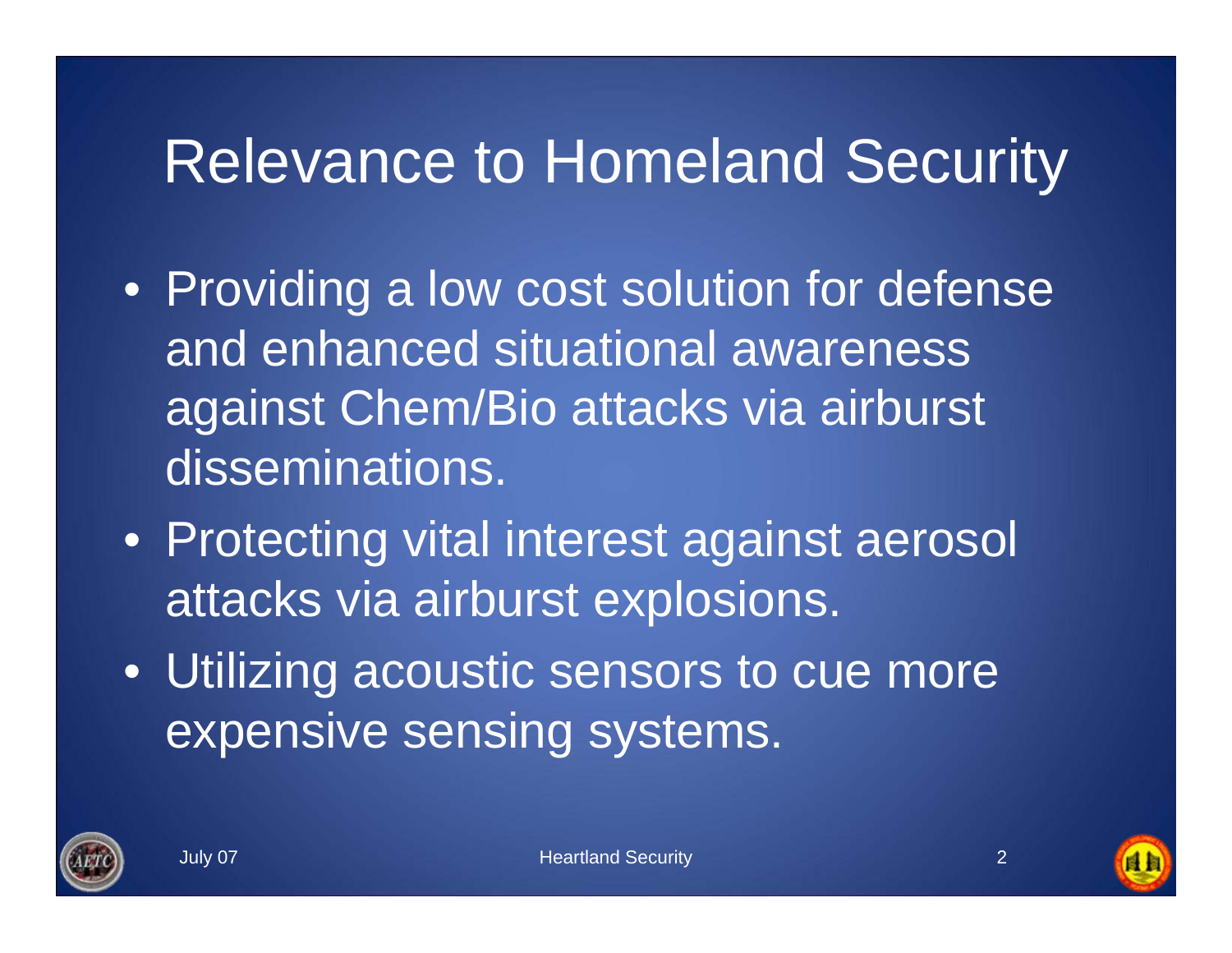# Key Objective of Technology

- Determining if an explosive event contains only High Explosive material or plausible Chemical/Biological agent on the battlefield.
- Providing emergency workers greater response time using a stand alone acoustic sensor.
- Giving greater situational awareness to first responders.



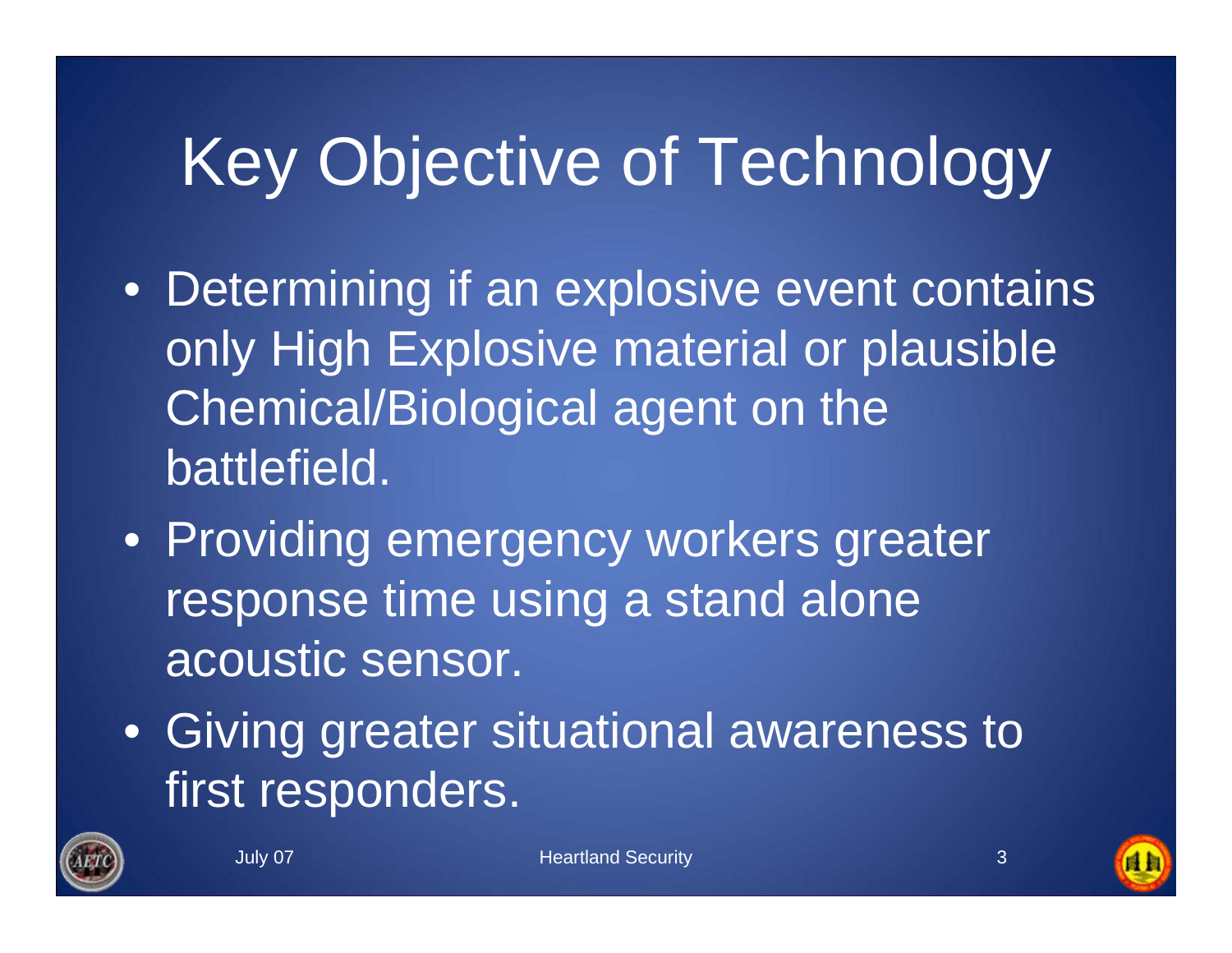# Topic Content

- Current Readiness
- Key Challenges to Implementation
- Benefits of the Technology
- Conclusion
- Future Work



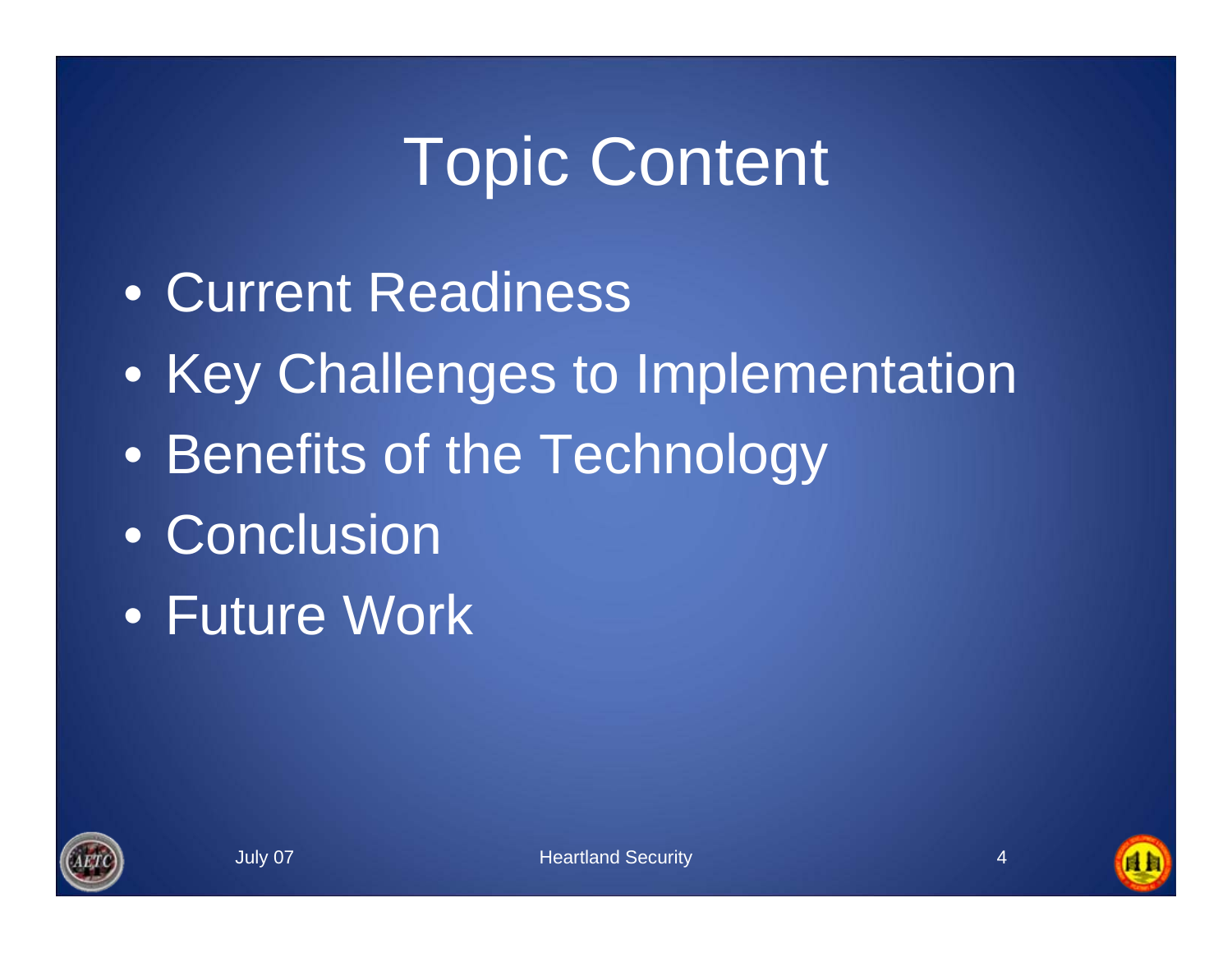## **Maturity and Readiness Level**

Portable Area Warning Surveillance System (PAWSS).

> •1yr Limited Objective Experiment (LOE).

•Focused on the utility of cascading detection methodologies.

### LOE Outcomes.

Demonstration of capabilities within simulated battlefield environments of layered wide area cascading detection.

#### Cueing System.

Develop a cueing mechanism for expensive sensing technologies like JSLSCAD. July 07 Heartland Security





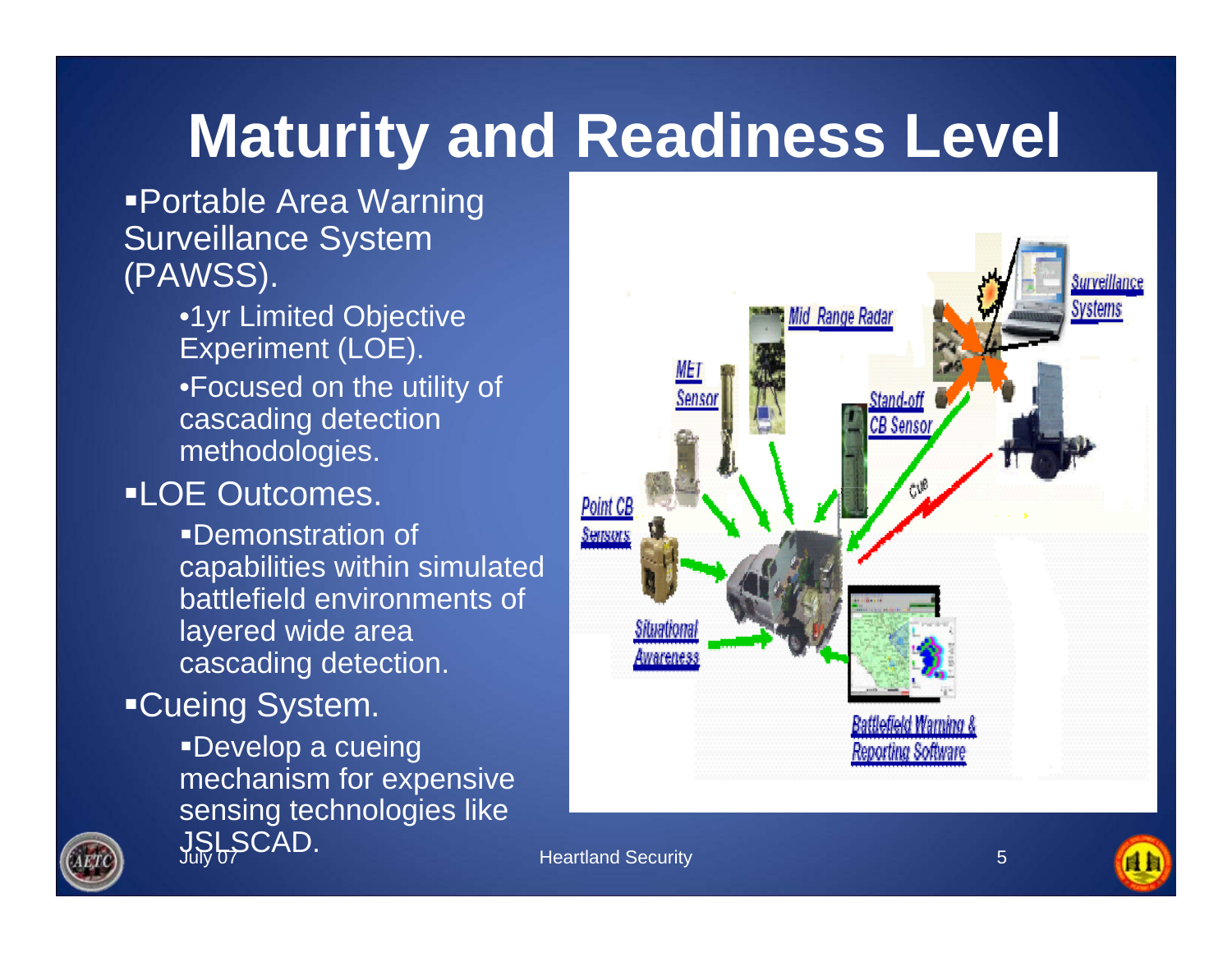### Barriers To Readiness

log A5 Area vs log D4 Power Ratio 1.510.5log D4 Power Ratio log D4 Power Ratio  $\Omega$ -0.5-1-1.53 3.5 4.5 5 Picture from GDATP website <sup>1</sup> 1.5 <sup>2</sup> 2.5 4log A5 Area



Merging the acoustic algorithms with more complex but distance/energy limited sensing technologies to provide notification and cueing.





自自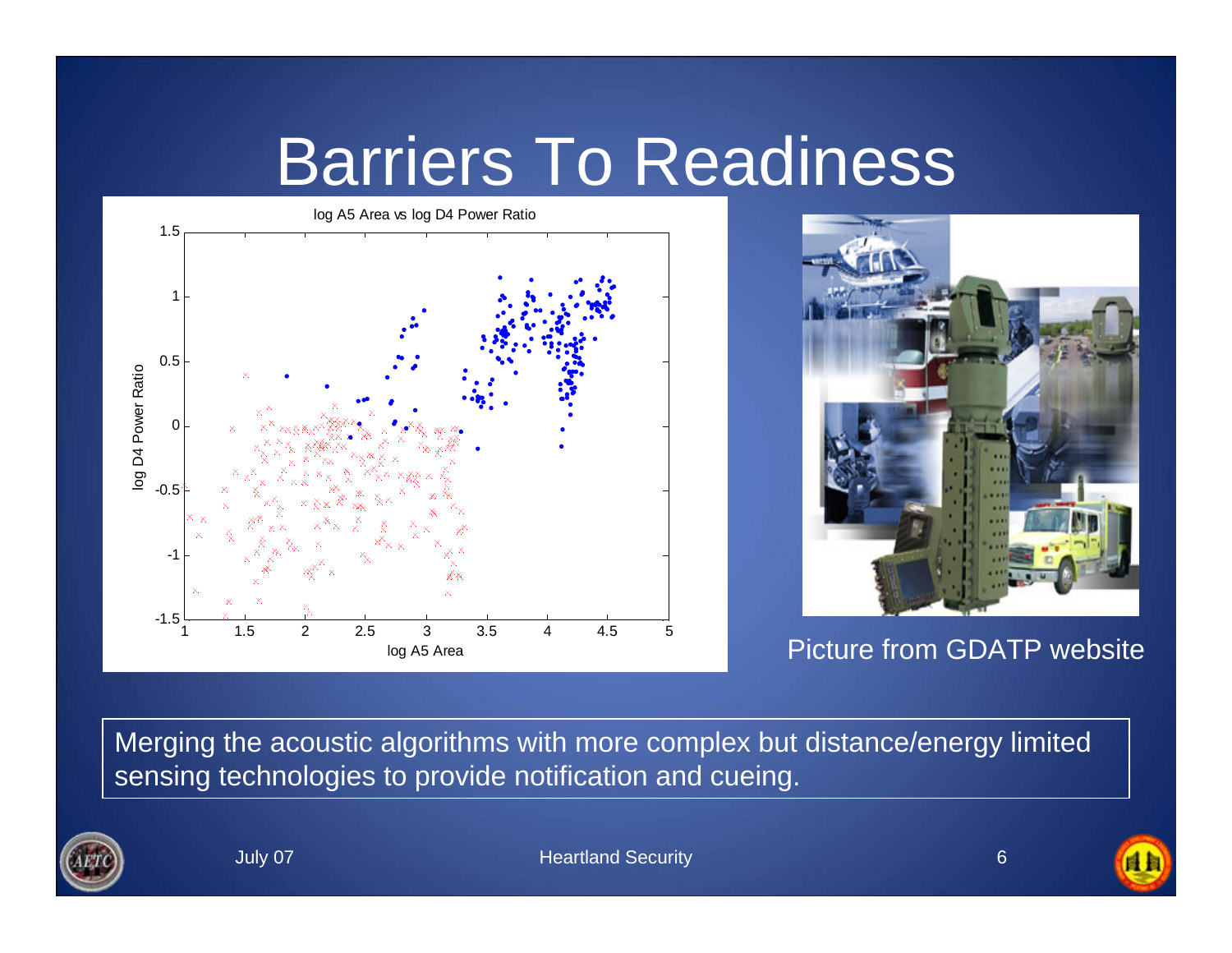## Benefits to Homeland



The utilization of acoustics for cueing and notifying more expensive sensing chem/bio sensing technologies will increase situational awareness for first responders reducing exposure and expedite rescues.



#### Courtesy of www.iir.com Courtesy of

## www.republicoft.com



**July 07** Heartland Security



自自